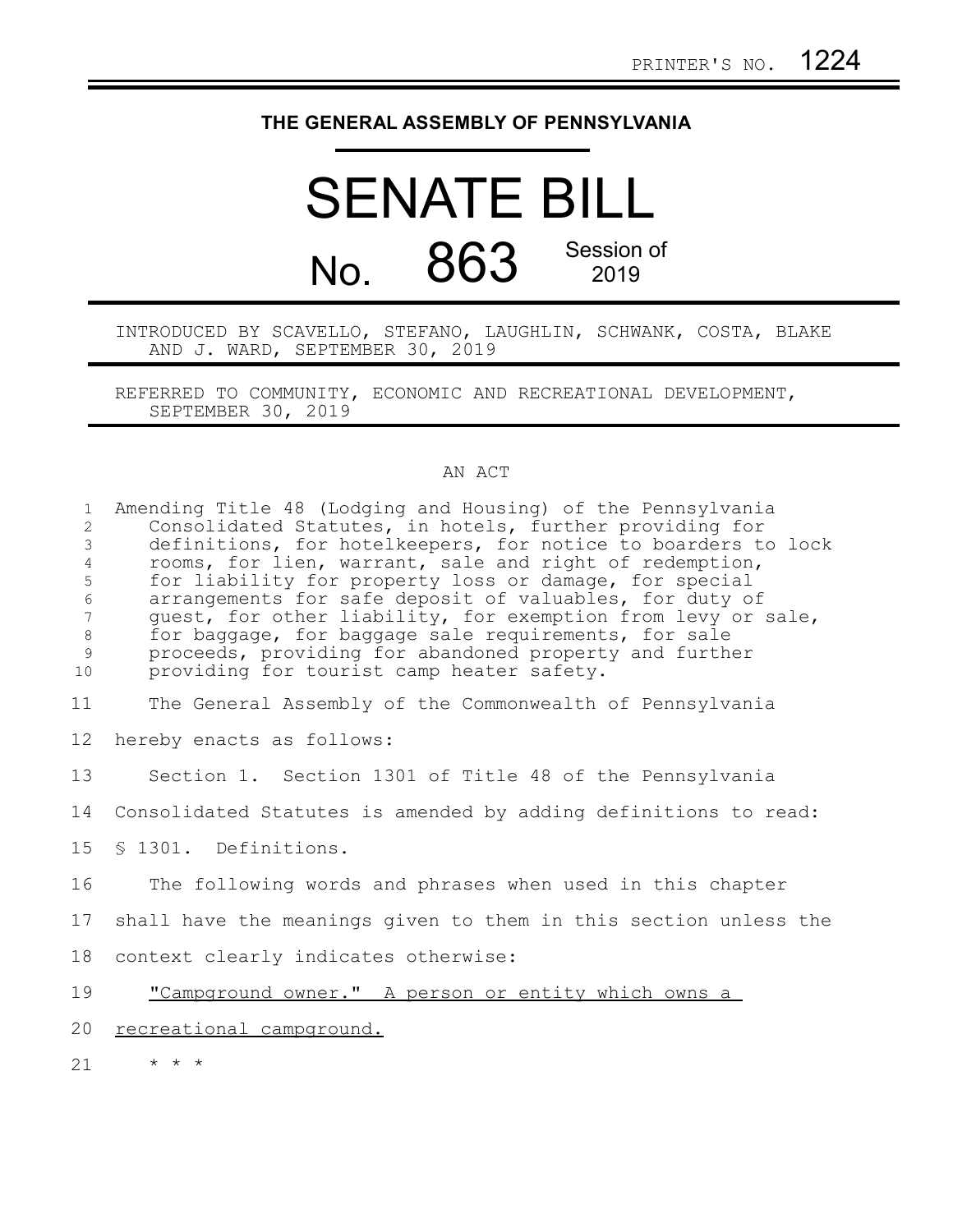"Recreational campground." A lodging establishment organized to accommodate five or more separate, designated campsites for shelter in either privately-owned or campground-owned lodging. The property may include amenities, such as site-specific electric and sewer hookups, public bath houses, convenience stores, recreational areas and pools. The campground may permit seasonal sites. Seasonal guests shall not be required to have month-to-month agreements. Approved guests may leave their trailer on the site throughout the year but may not maintain a permanent residence. Section 2. Sections 1311 heading, (a), (b)(1), (c)(1)(i), (d), (e) and (f) of Title 48 are amended and the definition of "lodging establishment" in subsection (g) is amended by adding a 1 2 3 4 5 6 7 8 9 10 11 12 13

paragraph to read: 14

§ 1311. Hotelkeepers and campground owners. 15

(a) Refusal of accommodations.--A hotelkeeper and campground owner shall have the right to refuse or deny accommodations, facilities or privileges of a lodging establishment to any of the following: 16 17 18 19

(1) A person who is unwilling or unable to pay for the accommodations and services of the lodging establishment. The hotelkeeper or campground owner shall have the right to require that prospective guests demonstrate their ability to pay by cash, a valid credit card or a certified or cashier's check. If a minor is not accompanied by his parent or legal guardian, the hotelkeeper or campground owner may require the minor's parent or legal guardian to do one of the following: 20 21 22 23 24 25 26 27

(i) Accept, in writing, liability for the [guest room] lodging cost, taxes, all charges by the minor and any damages in excess of normal wear and tear to the 28 29 30

20190SB0863PN1224 - 2 -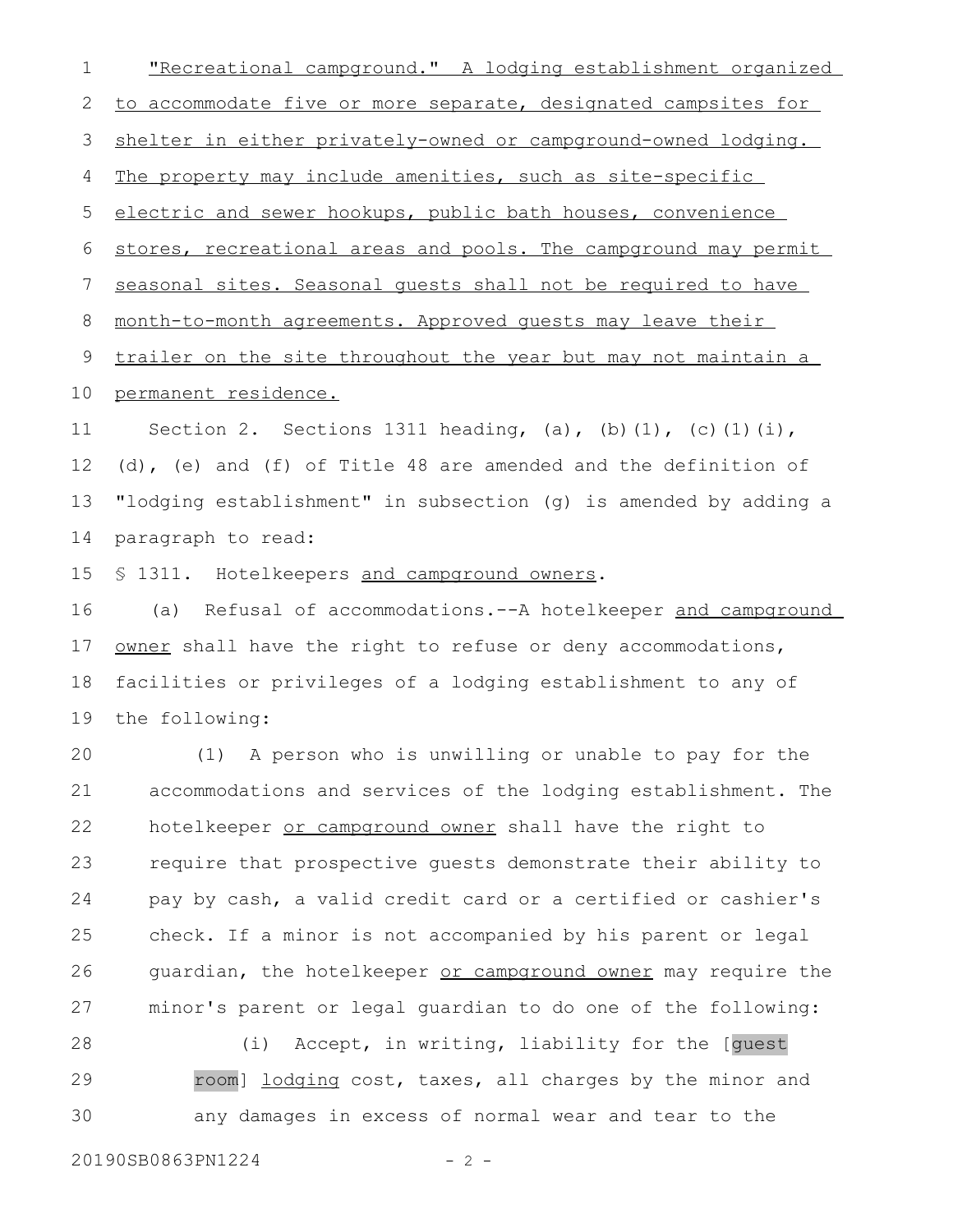[guest room or its furnishings] lodging accommodations and its amenities caused by the minor while a guest at the lodging establishment. Damages shall be calculated at the cost of labor and materials for repair by the lodging establishment. 1 2 3 4 5

(ii) Provide the hotelkeeper or campground owner with a valid credit card number and authorization to cover the [guest room] lodging cost, taxes, charges by the minor and any damages to the [guest room or its furnishings] lodging accommodations and its amenities caused by the minor. 6 7 8 9 10 11

(iii) Require all of the following, if a credit card authorization is not provided: 12 13

(A) An advanced cash payment to cover the [guest room] lodging cost and taxes for all [guest room] nights reserved for the minor. 14 15 16

(B) A cash damage deposit in an amount not to exceed the cost of one night's [guest room] accommodations, including taxes, for payment of additional charges by the minor or for damages to the [guest room or its furniture or furnishings] lodging accommodations and its amenities. The hotelkeeper or campground owner shall refund the cash deposit to the extent that it is not used to cover any reasonable charges or damages, as determined by the hotelkeeper or campground owner following [room] lodging inspection at checkout. 17 18 19 20 21 22 23 24 25 26 27

(2) A person who is disorderly. 28

(3) A person who the hotelkeeper or campground owner reasonably believes is seeking accommodations for an unlawful 29 30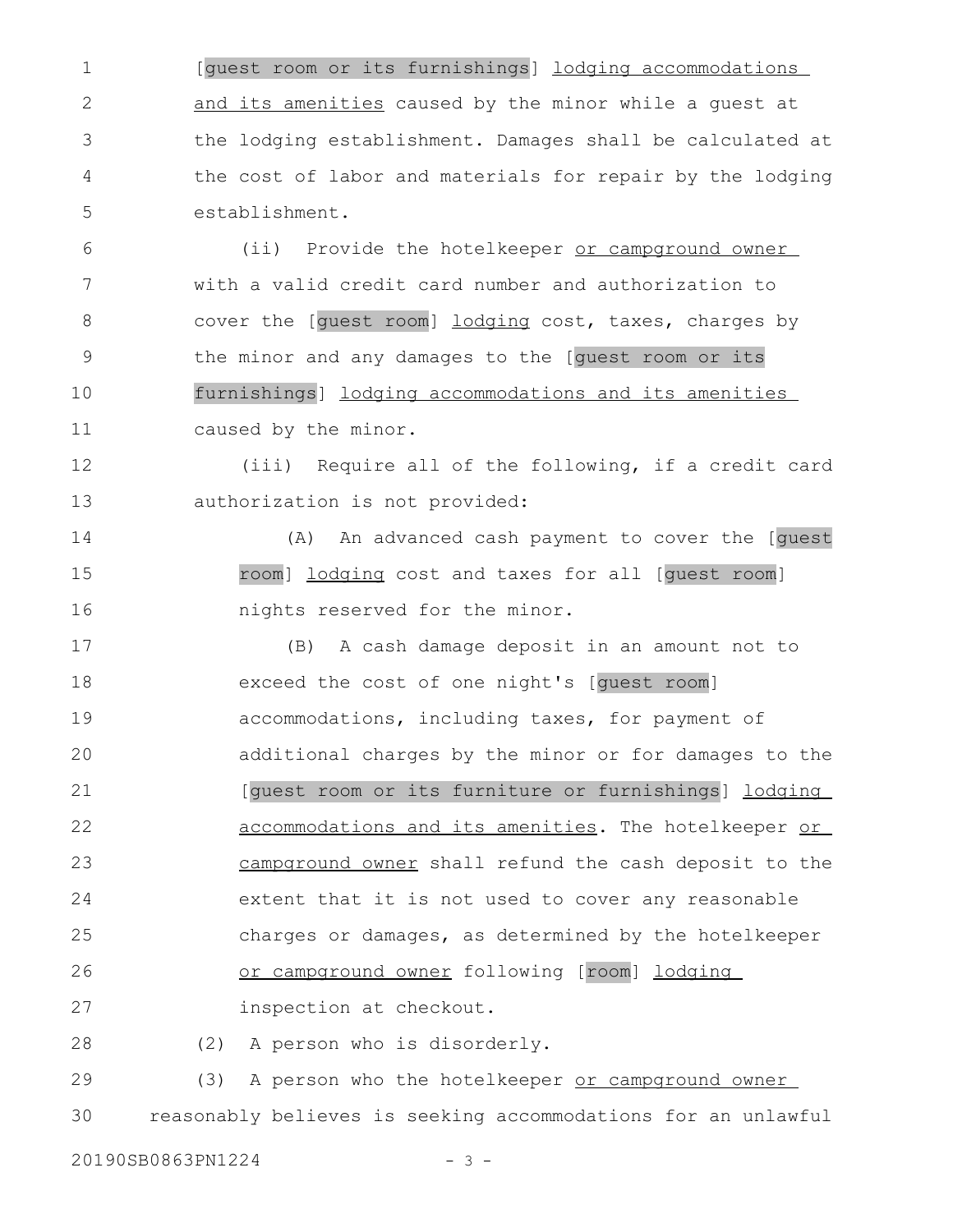purpose, including the unlawful possession or use of a controlled substance by the person or the use of the premises for the consumption of alcoholic beverages by any person under 21 years of age. 1 2 3 4

(4) A person who the hotelkeeper or campground owner reasonably believes is bringing into the lodging establishment property which may be dangerous to other persons, including explosives or illegal firearms. 5 6 7 8

(5) A person who exceeds the maximum number of persons allowed to occupy a particular [guest room] lodging accommodation in the lodging establishment, as posted by the lodging establishment. 9 10 11 12

(b) Civil liability for refusal.-- 13

(1) Except as provided for under paragraph (2), a hotelkeeper or campground owner refusing or denying accommodations, facilities or privileges of a lodging establishment for any of the reasons specified under subsection (a) shall not be liable in a civil action or for a fine or penalty based on the refusal or denial. 14 15 16 17 18 19

\* \* \*

20

(c) Restitution and damages permitted.-- 21

(1) In addition to any penalties provided under any other statute, a court may order a person to do all of the following: 22 23 24

(i) Pay restitution for any damages suffered by the hotelkeeper or campground owner of the lodging establishment, including the lodging establishment's loss of revenue resulting from the lodging establishment's inability to rent or lease the [room] accommodations during the period of time the lodging establishment 25 26 27 28 29 30

20190SB0863PN1224 - 4 -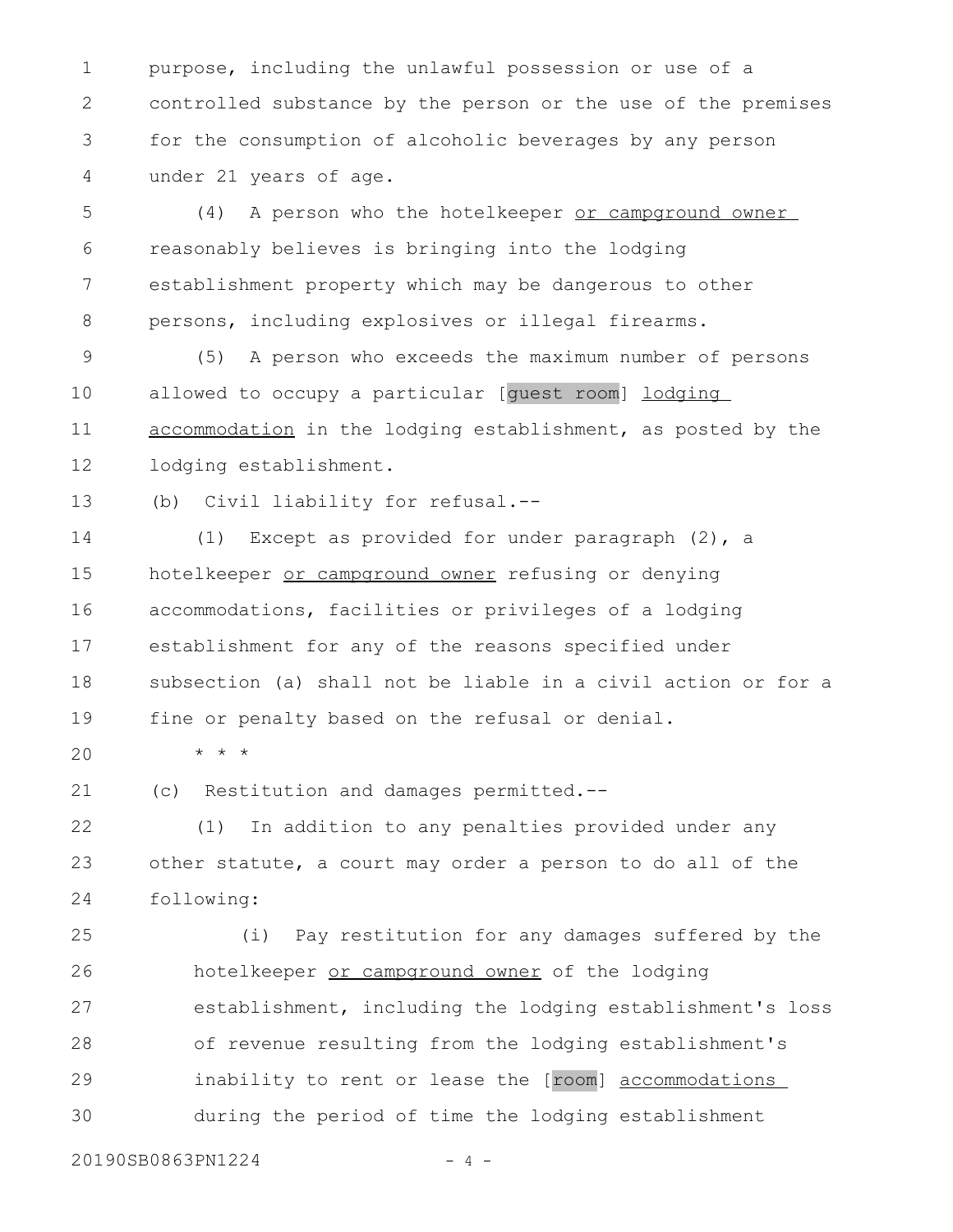1 2

[room] is being repaired.

\* \* \*

3

(d) Guest register requirement.--

(1) The hotelkeeper or campground owner of a lodging establishment shall maintain, for a period of three years, a guest register which shows the name, residence, date of arrival and departure of guests of the lodging establishment. 4 5 6 7

(2) (i) Every guest shall register. A registering guest may be required by the hotelkeeper or campground owner to produce a valid driver's license or other identification, satisfactory to the hotelkeeper or campground owner, containing a photograph of the guest and setting forth the name and residence address of the guest. 8 9 10 11 12 13

(ii) In addition to the provisions of subparagraph (i), if the guest is a minor, the hotelkeeper or campground owner may also require a parent of the guest to register, accepting in writing liability for the [guest room] lodging cost, taxes, all charges by the minor and any damages to the [guest room] lodging accommodations or its furnishings caused by the minor while a guest at the lodging establishment. 14 15 16 17 18 19 20 21

(3) The guest register shall be maintained in its original form or may be reproduced on any photographic, photostatic, microfilm, microcard, miniature photographic or other process which actually reproduces the original record. (e) Right to eject from premises. -- A hotelkeeper or campground owner may immediately eject a person from the lodging establishment premises for violating this chapter if a copy of the chapter is posted in a conspicuous place and manner in the lodging establishment in accordance with subsection (f). 22 23 24 25 26 27 28 29 30

20190SB0863PN1224 - 5 -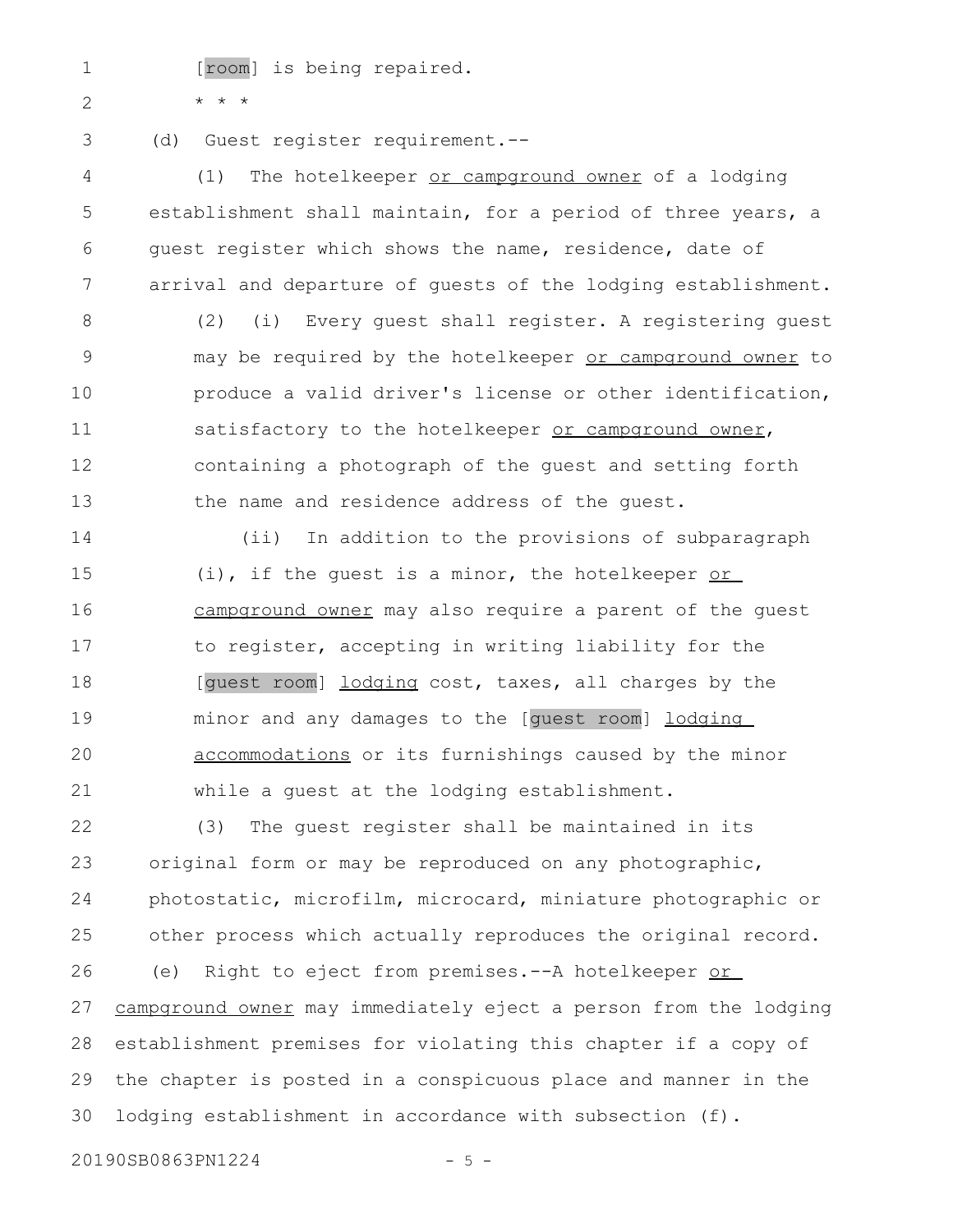(f) Posting notice to guests.--This chapter shall not apply to a hotelkeeper or campground owner unless the hotelkeeper or campground owner posts a copy of this chapter at or near the guest registration desk. 1 2 3 4

(g) Definitions.--As used in this section, the following words and phrases shall have the meanings given to them in this subsection unless the context clearly indicates otherwise: \* \* \* 5 6 7 8

"Lodging establishment." Except for a time-share arrangement, any of the following: 9 10

\* \* \* 11

(5) A recreational campground. 12

\* \* \* 13

Section 3. Sections 1321, 1322(a) and (b)(1), 1323(a) introductory paragraph and (1), 1324, 1325, 1326, 1327, 1328(a), (c) and (d), 1329(a) and 1330(a) and (b) of Title 48 are amended to read: 14 15 16 17

§ 1321. Notice to boarders to [lock] secure rooms, campgroundowned lodging and other personal property. 18 19

If a hotelkeeper or campground owner posts in a conspicuous place notice requiring the guest or boarder to [bolt the door of] secure the room, campground-owned lodging occupied by the guest or boarder or other personal property, or, in leaving the room, campground-owned lodging or personal property to [lock the door] secure the property and to deposit the key with the hotelkeeper, campground owner or the clerk at the office, the hotelkeeper or campground owner shall not be liable for any baggage or personal property of the guest or boarder which may be stolen from the room, or campground-owned lodging if the guest or boarder shall neglect to do so. In order to avoid 20 21 22 23 24 25 26 27 28 29 30

20190SB0863PN1224 - 6 -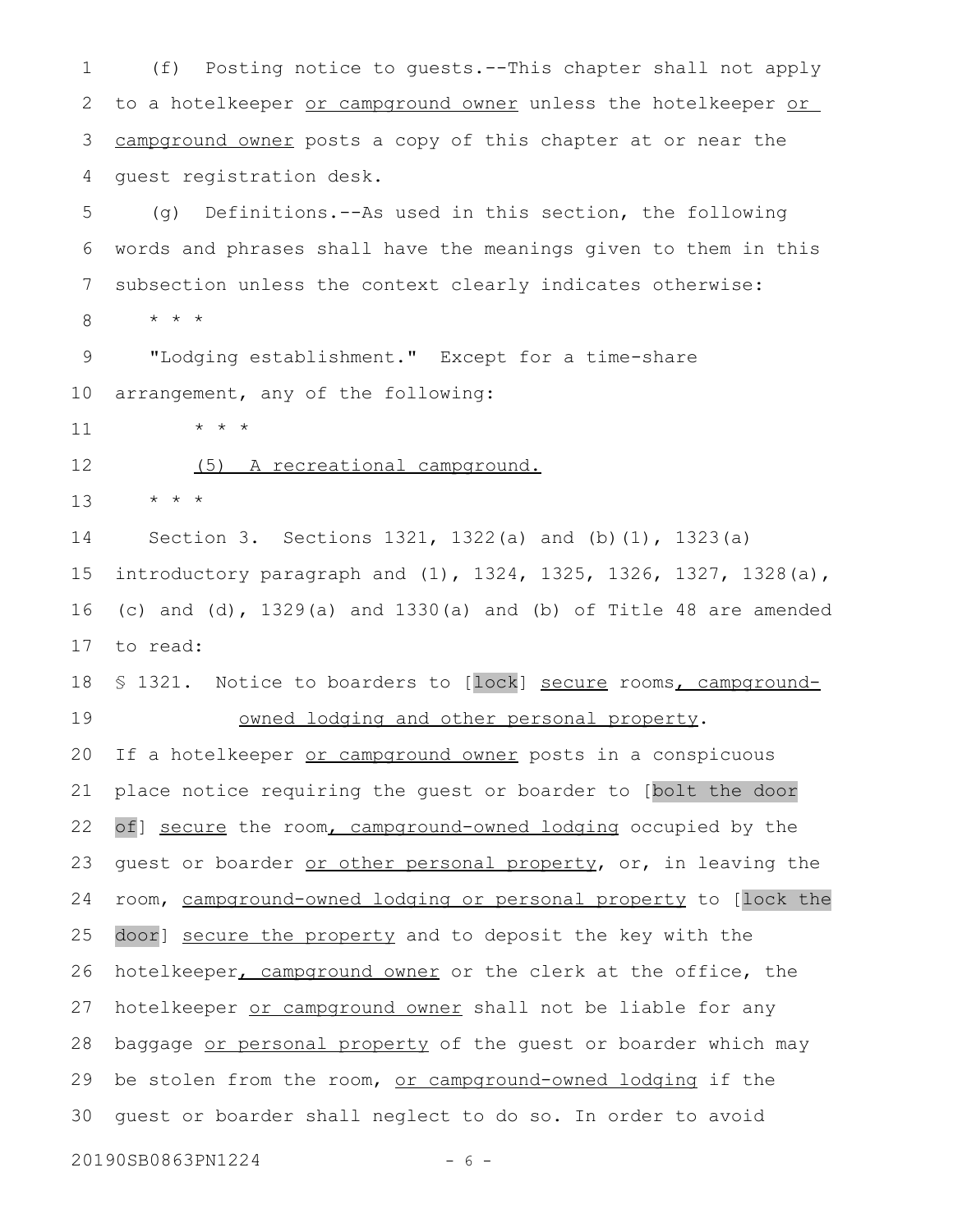liability, the hotelkeeper or campground owner must clearly establish the fact of the [room's] room or campground-owned lodging having been left unbolted or unlocked by the guest or boarder at the time of the loss of the baggage. 1 2 3 4

§ 1322. Lien, warrant, sale and right of redemption. 5

(a) Lien.--A hotelkeeper or campground owner within this Commonwealth shall have a lien upon the goods  $[and]_L$  baggage or personal property belonging to a guest or boarder of a hotel or campground-owned lodging for the amount of indebtedness contracted for boarding and lodging for a period of time not exceeding two weeks. The hotelkeeper or campground owner may detain the goods and baggage until the amount of indebtedness is paid. 6 7 8 9 10 11 12 13

(b) Public sale.-- 14

(1) Except as provided under paragraph (2), after the detention of goods under subsection (a) for three months, the hotelkeeper or campground owner may apply to a magisterial district judge to publicly sell the goods and baggage. At least 10 days' notice of the public sale must be placed in at least three public places in the ward of the city or borough or in the township where the inn, hotel  $[or]_L$  boardinghouse or recreational campground is located. The owner of the goods and baggage shall receive the balance of the proceeds of the public sale, minus all costs and the amount of indebtedness. \* \* \* 15 16 17 18 19 20 21 22 23 24 25

§ 1323. Liability for property loss or damage. 26

(a) General rule.--Except as provided in subsection (b) and section 1324 (relating to special arrangements for safe deposit of valuables), no hotelkeeper or campground owner, whether individual, partnership or corporation, shall be liable for loss 27 28 29 30

20190SB0863PN1224 - 7 -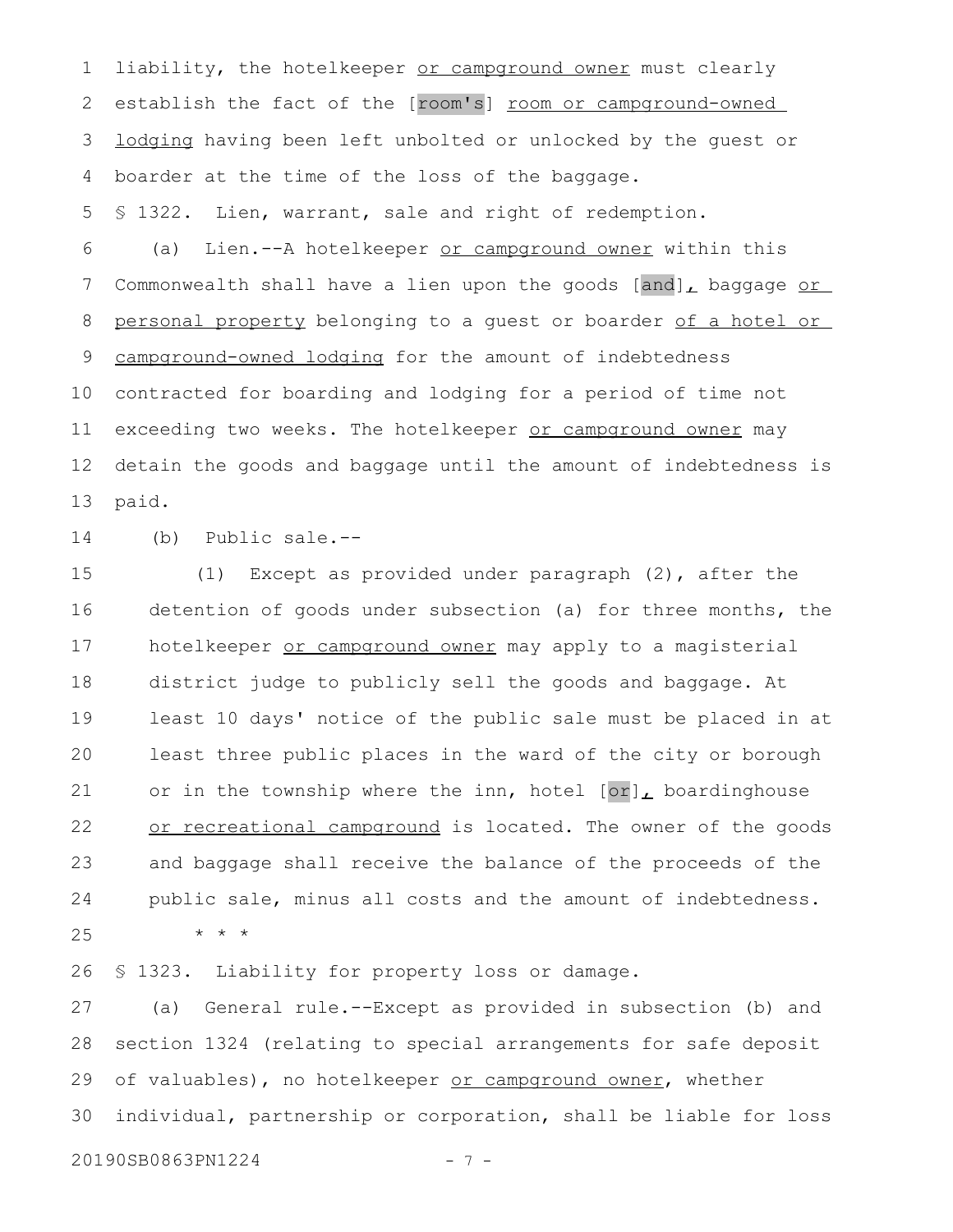or damage to property suffered by a guest, unless the hotelkeeper or campground owner fails to constantly maintain any of the following: 1 2 3

(1) A metal safe or vault in good order and fit for custody of money, bank notes, jewelry, gold or silver articles, precious stones, personal ornaments, railroad mileage books or tickets, negotiable or valuable papers and bullion. This paragraph shall not apply to campground owners. \* \* \* 4 5 6 7 8 9

§ 1324. Special arrangements for safe deposit of valuables. Notwithstanding section 1323 (relating to liability for property loss or damage), a hotelkeeper or campground owner may, by special arrangement with a guest, receive any property for deposit in the safe or vault upon terms as to which the parties agree in writing, but the hotelkeeper or campground owner shall be liable for property loss or damage after the articles have been accepted for deposit, if the loss or damage is caused by theft or negligence of the hotelkeeper or campground owner. § 1325. Duty of guest. 10 11 12 13 14 15 16 17 18 19

It shall be the duty of every guest, and of anyone intending to be a guest, of any hotel  $[or]_L$  inn or recreational campground, upon delivering to the hotelkeeper of the hotel or inn or the campground owner, or a servant or employee, baggage or other property of the guest for safekeeping elsewhere than in the room or site assigned to the guest, to demand of the hotelkeeper or campground owner a check or receipt for the property to evidence the fact of delivery. 20 21 22 23 24 25 26 27

§ 1326. Other liability. 28

(a) Depository liability.--Except as provided in subsection (b), the liability of the hotelkeeper or campground owner, 29 30

20190SB0863PN1224 - 8 -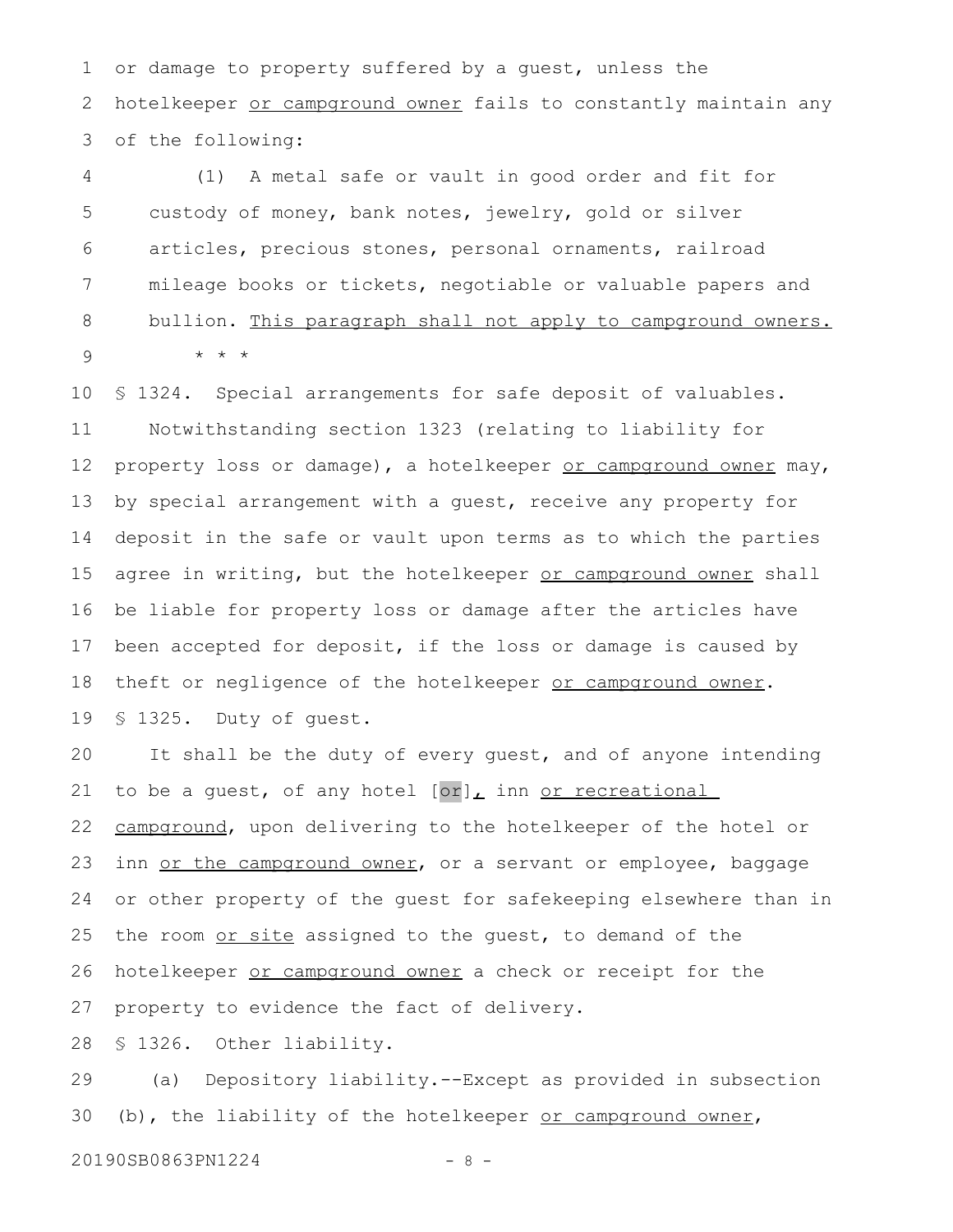whether individual, partnership or corporation, for property loss or damage to a guest other than that described in sections 1323 (relating to liability for property loss or damage) and 1324 (relating to special arrangements for safe deposit of valuables) shall be that of a depository for hire. 1 2 3 4 5

(b) Exception.--Notwithstanding subsection (a), the hotelkeeper or campground owner shall not be liable in the case of loss or damage caused by a fire not intentionally produced by the hotelkeeper or campground owner. 6 7 8 9

(c) Limitation of liability.--Unless the hotelkeeper or campground owner has consented in writing to assume a greater liability, in no case shall liability under this section exceed \$150 for each trunk and its contents, \$50 for each valise and its contents, \$10 for each box, bundle or package and its contents and \$50 for all other miscellaneous effects, including wearing apparel and personal belongings. 10 11 12 13 14 15 16

(d) Persons other than guests. -- A hotelkeeper or campground owner may hold baggage or property at the risk of the owner if: 17 18

(1) The owner has forwarded the baggage or property to the inn or hotel or recreational campground before becoming a guest and the baggage or property has been received into the inn or hotel or recreational campground. 19 20 21 22

(2) The owner has allowed baggage or property to remain in the inn or hotel or recreational campground after leaving as a guest and after the relationship between the hotelkeeper or campground owner and the guest has ceased. 23 24 25 26

§ 1327. Exemption from levy or sale. 27

The personal property of a guest at an inn or a hotel or recreational campground, or of a boarder at a boardinghouse where the property is in the exclusive use of the boarder, when 28 29 30

20190SB0863PN1224 - 9 -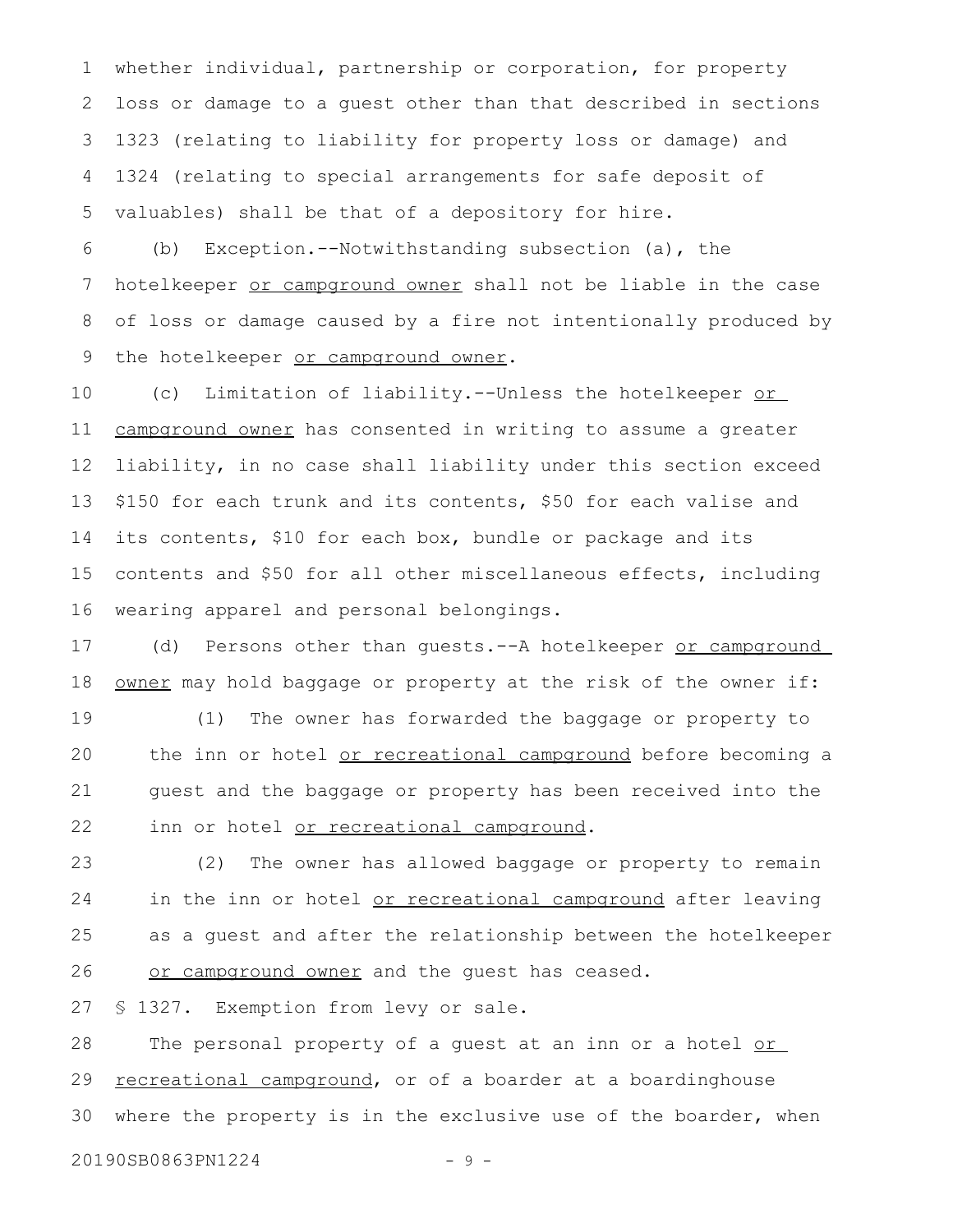located on premises occupied by the guest or boarder, shall be exempt from levy and sale on distress for rent. 1 2

§ 1328. Baggage. 3

(a) Hotelkeeper and campground owner lien.--A hotelkeeper or campground owner, whether individual, partnership or corporation, shall have a lien on baggage and other property located in and about the inn [or], hotel or campground-owned lodging and belonging to or under the control of a guest or boarder for the proper charges due for accommodation, board and lodging and for all money paid for or advanced to the guest or boarder. 4 5 6 7 8 9 10 11

\* \* \* 12

(c) Right of hotelkeeper and campground owner.--The hotelkeeper or campground owner may detain the baggage and other property until the amount of any charges due has been paid. (d) Exemption from attachment and execution.--Baggage and other property shall be exempt from attachment or execution until the hotelkeeper's or campground owner's lien and the cost of satisfying it are satisfied. 13 14 15 16 17 18 19

§ 1329. Baggage sale requirements. 20

(a) Public auction.--The hotelkeeper or campground owner shall retain the baggage or other property upon which a lien exists for a period of 30 days, after which, if the lien is not satisfied, the baggage or other property may be sold at public auction. 21 22 23 24 25

\* \* \* 26

§ 1330. Sale proceeds. 27

(a) Duty of hotelkeeper or campground owner. -- After satisfying the lien and any costs that may accrue, any residue remaining shall be paid to the guest or boarder: 28 29 30

20190SB0863PN1224 - 10 -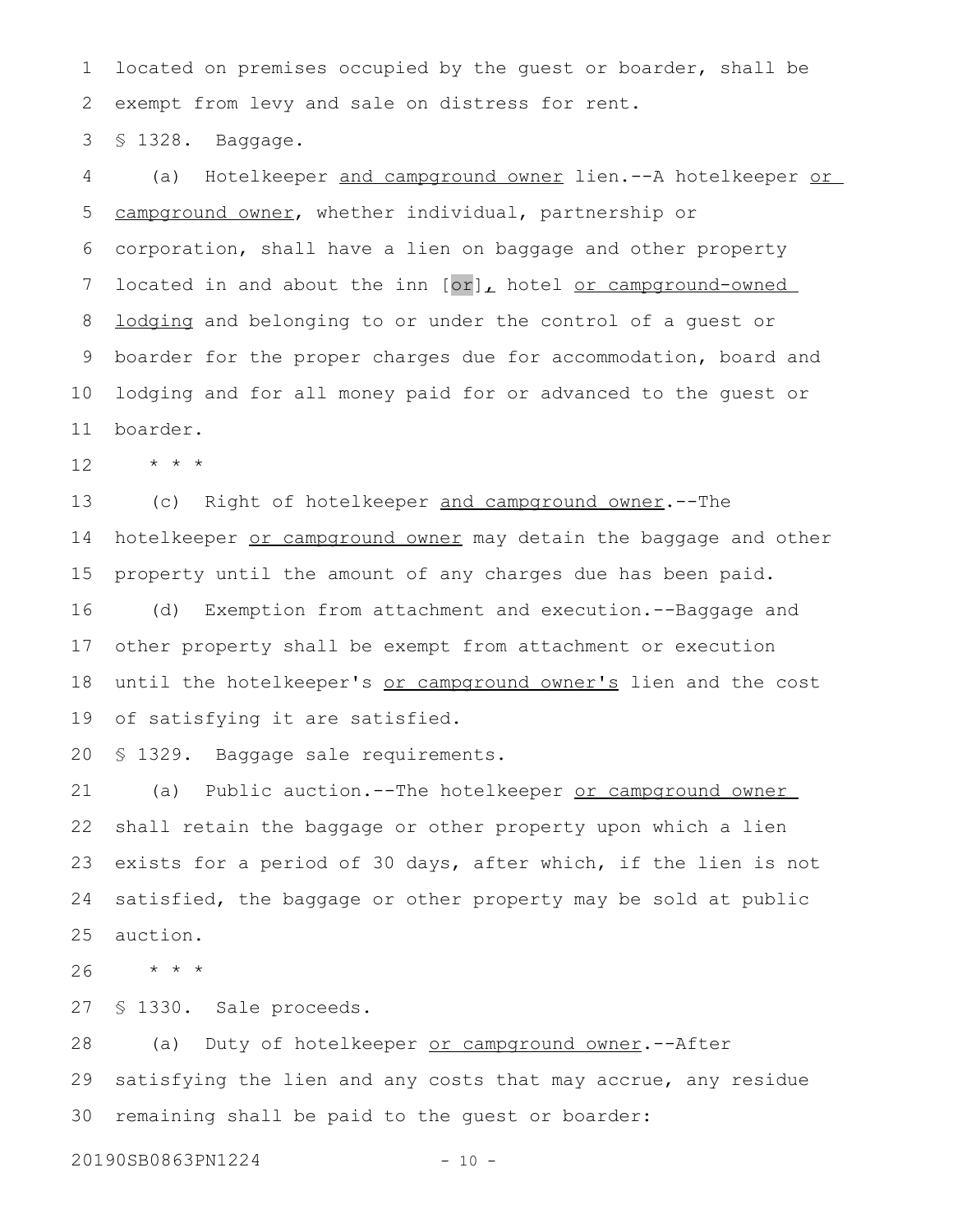1

(1) on demand within six months; or

(2) if there is no demand, within six months from the date of the sale. 2 3

(b) Deposit of residual funds.--The residue shall be deposited by the hotelkeeper or campground owner with the treasurer of the county in which the inn or hotel or recreational campground is situated, together with a statement of the claim of the hotelkeeper or campground owner, the costs of enforcing the claim, a copy of the published public auction notice and a report of amounts received for the goods sold at the auction. 4 5 6 7 8 9 10 11

\* \* \* 12

Section 4. Title 48 is amended by adding a section to read: § 1331. Abandoned property at recreational campgrounds. 13 14

(a) Duties of recreational campground guests.--A guest shall have 10 days from the end date of the guest's stay or seasonal agreement to claim abandoned property. 15 16 17

(b) Duties of campground owners.--A campground owner shall 18

disclose the abandoned property policy of the recreational 19

campground in signed waivers for all guests, including guests 20

with seasonal agreements. If a guest claims abandoned property 21

within 10 days of the end date of the quest's stay or seasonal 22

agreement, the campground owner has a duty to hold the property 23

for an additional 10 days. 24

(c) Rights of campground owners.--If the guest does not collect their property within 10 days of claiming the property, 25 26

a campground owner may keep or dispose of the abandoned 27

property. 28

Section 5. Section 1351 heading and (a) of Title 48 are amended to read: 29 30

20190SB0863PN1224 - 11 -